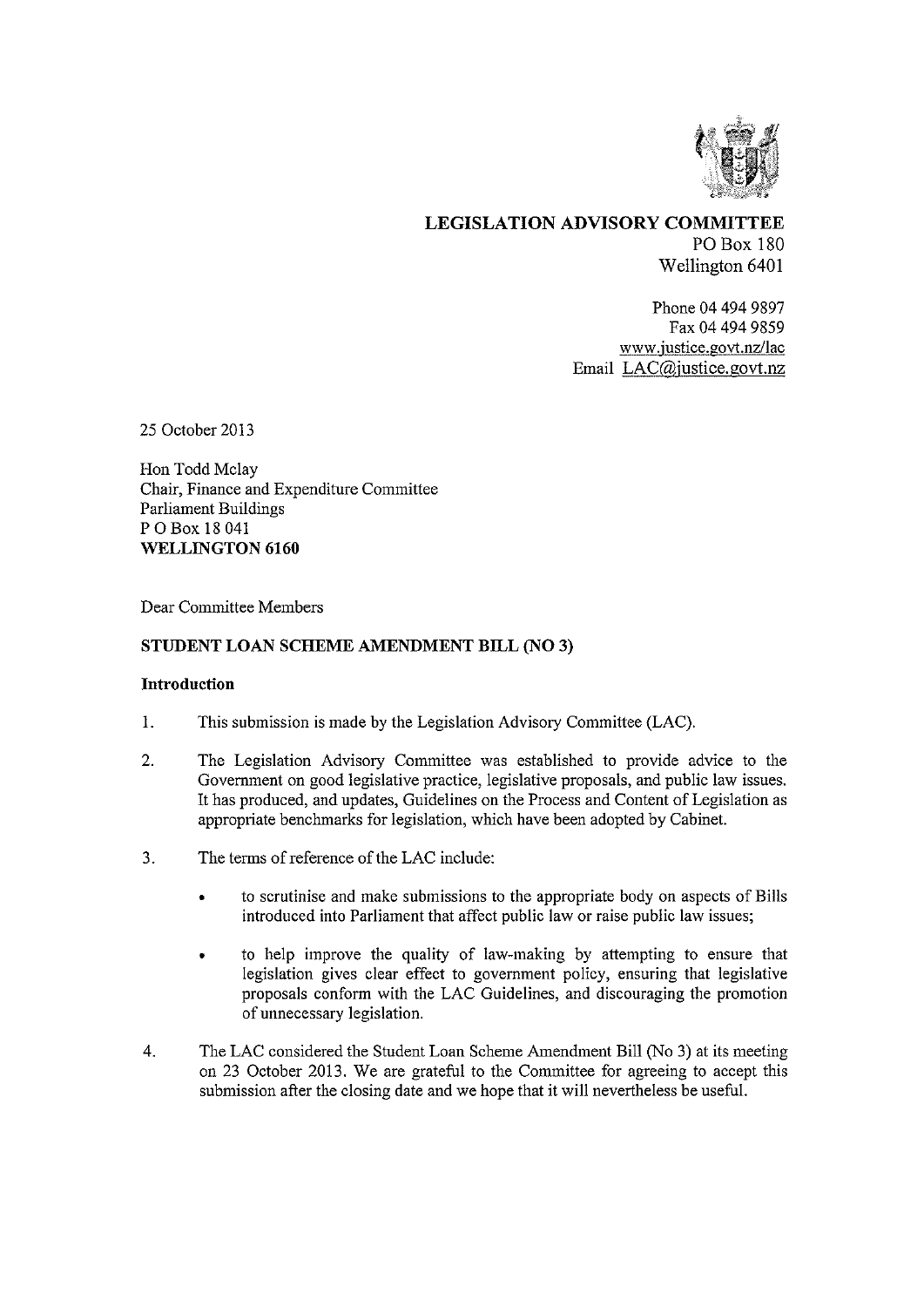#### **Offence for default of overseas-based repayment obligations**

5. Clause 8 inserts into the Student Loan Scheme Act section 162A, which creates a new offence for borrowers in default of overseas-based repayment obligations. It provides:

> Every person commits an offence who is in default of his or her overseas-based repayment obligation and who, having been notified by the Commissioner that he or she is in default, knowingly fails to make reasonable efforts to pay the amount in default or to make arrangements with the Inland Revenue Department to pay the amount in default by the due date specified in the notification.

- 6. New section 162B provides that arrest warrants and court orders may be made against persons liable under section 162A.
- 7, The LAC has two concerns with these new sections.

#### **Appropriateness of offence**

- 8. First, it appears that the primary rationale for creating this new offence is to allow the Inland Revenue to apply for an arrest warrant for the liable person if they have committed the offence in section 162A and are about to leave or attempt to leave New Zealand. The LAC considers that this is an unprincipled basis on which to create an offence.
- 9. If it is desired to prevent borrowers from leaving New Zealand, the Bill should provide directly for this power.

# **Notice requirement**

- 10. If the offence provision is retained in the Bill, the LAC considers that there is an issue with the notification element that needs to be addressed.
- 11. The offence, as currently drafted, requires that a person has been notified by the Commissioner that he is in default, and then knowingly fails to make reasonable efforts to pay. The LAC has particular concerns about these elements. The definition of "notify" in the section 211 of the Student Loan Scheme Act does not require the person actually to have received the notification from the Commissioner. It appears this element could be satisfied without actual notice. In contrast, the latter element of the offence requires the person to have acted knowingly.
- 12. The LAC considers that the construction of this offence leaves it unclear whether a person could be liable under the section if they did not actually receive notice but have failed to make reasonable efforts to pay. The LAC recommends that section 162A be redrafted so that a person is required to have actually received notice of the default in order for them to be liable. The LAC submits that it is inappropriate for a person to be liable for this offence and arrested under warrant, without that person being aware that he or she is in default.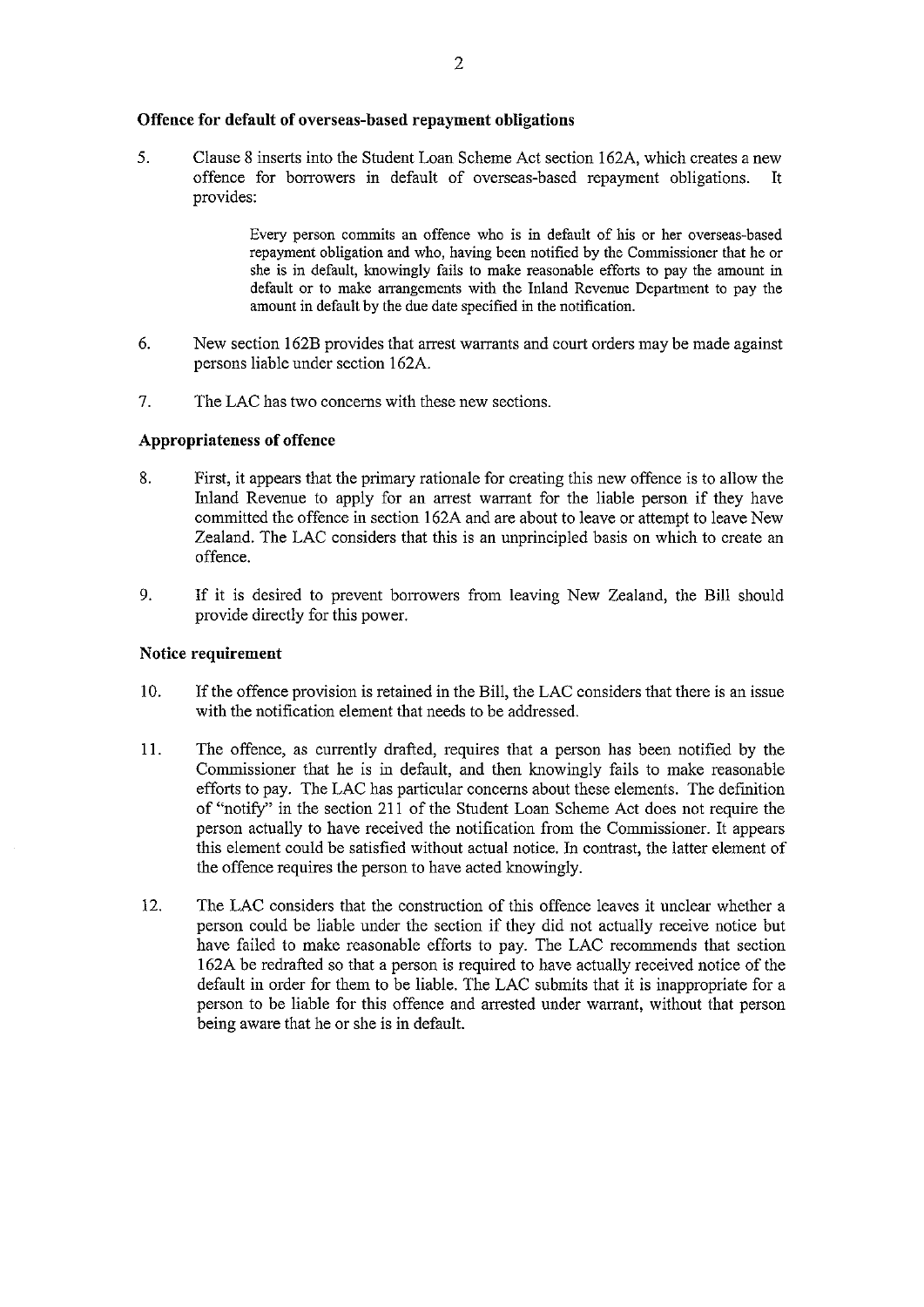# Conclusion

Thank you for taking the time to consider the LAC's submission. The LAC does not 13. wish to be heard on this submission.

 $\mathcal{L}^{\mathcal{A}}$ 

Yours sincerely

eart Haw were

Hon Sir Grant Hammond Chair